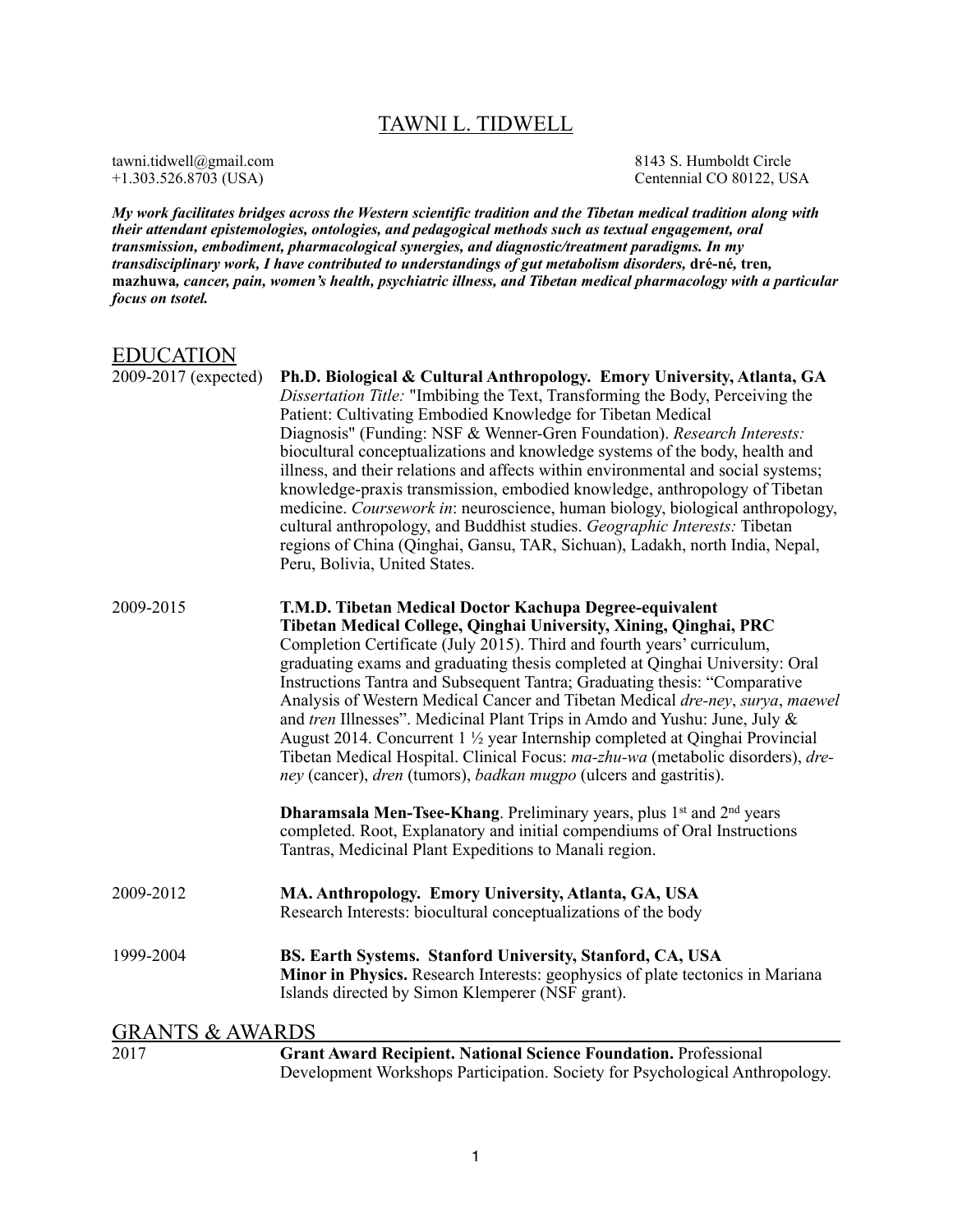| 2017      | Mind & Life Institute Summer Research Institute, Garrison Institute, New<br>Investigator Fellowship                                                                                                                                                             |
|-----------|-----------------------------------------------------------------------------------------------------------------------------------------------------------------------------------------------------------------------------------------------------------------|
| 2016      | Mind & Life Institute, International Symposium for Contemplative Studies,<br><b>Student Scholarship Recipient</b>                                                                                                                                               |
| 2012-2015 | Grant Recipient, National Science Foundation, Doctoral Dissertation Research<br><b>Improvement Grant for "Doctoral Dissertation Research: Transmitting</b><br>Diagnostic Skills in Tibetan Medicine: Embodied Practices for Indigenous<br>Categories of Cancer" |
| 2012-2015 | <b>Grant Recipient, Wenner-Gren Foundation</b> for "Doctoral Dissertation<br>Research: Transmitting Diagnostic Skills in Tibetan Medicine: Embodied<br>Practices for Indigenous Categories of Cancer"                                                           |
| 2011      | Honorable Mention, National Science Foundation, Graduate Research<br>Fellowship Program                                                                                                                                                                         |
| 2010      | Honorable Mention, National Science Foundation, Graduate Research<br>Fellowship Program                                                                                                                                                                         |
| 2003      | Fellow, MAP Sustainable Energy Fellowship for Worldwatch Institute                                                                                                                                                                                              |
| 2003      | Stanford Undergraduate Research Grant                                                                                                                                                                                                                           |
| 2001      | Fellow, NSF Geophysics Undergraduate Research Assistant Fellowship                                                                                                                                                                                              |

# **APPOINTMENTS**

| 2017-Present | Researcher, Tsotel Compositional Chemistry & Toxicology Study, Emory          |
|--------------|-------------------------------------------------------------------------------|
|              | University (Co-Collaborators: James Nettles (Bioinformatics Dept), Quave      |
|              | Research Group (Medical Ethnobotany Team), David G. Lynn Group (Chemistry     |
|              | Dept)                                                                         |
| 2015-Present | Board Member, International Tibetan Medicine Association                      |
| 2015-Present | Tibetan Medicine Specialty Committee, World Federation Chinese Medicine       |
|              | Societies                                                                     |
| 2013-Present | Board Member, Tibetan Community Health Network                                |
| 2017         | Co-Instructor, Botanical Medicine & Health, Emory University (Cassandra)      |
|              | Quave)                                                                        |
| 2015-2017    | Co-Editor, Anthropology News – Society for Psychological Anthropology         |
|              | Column                                                                        |
| 2015-2017    | Student Representative, Society for Psychological Anthropology                |
| 2015         | Co-Instructor, Human Biology, Emory University (Carol Worthman)               |
| 2009-2013    | Research Assistant, Contemplative Practices in Neuroscience, Emory University |
|              | (Carol Worthman)                                                              |
| 2012         | Teaching Assistant, Cross-Cultural Issues in Mental Health (Chikako Ozawa-de  |
|              | Silva)                                                                        |
| 2010         | Teaching Assistant, Mind, Medicine & Healing (Chikako Ozawa-de Silva, and     |
|              | guest lecturer Dr. Khenrab Gyamtso)                                           |
| 2010         | Teaching Assistant, Concepts and Methods in Biological Anthropology (Craig    |
|              | Hadley)                                                                       |
|              |                                                                               |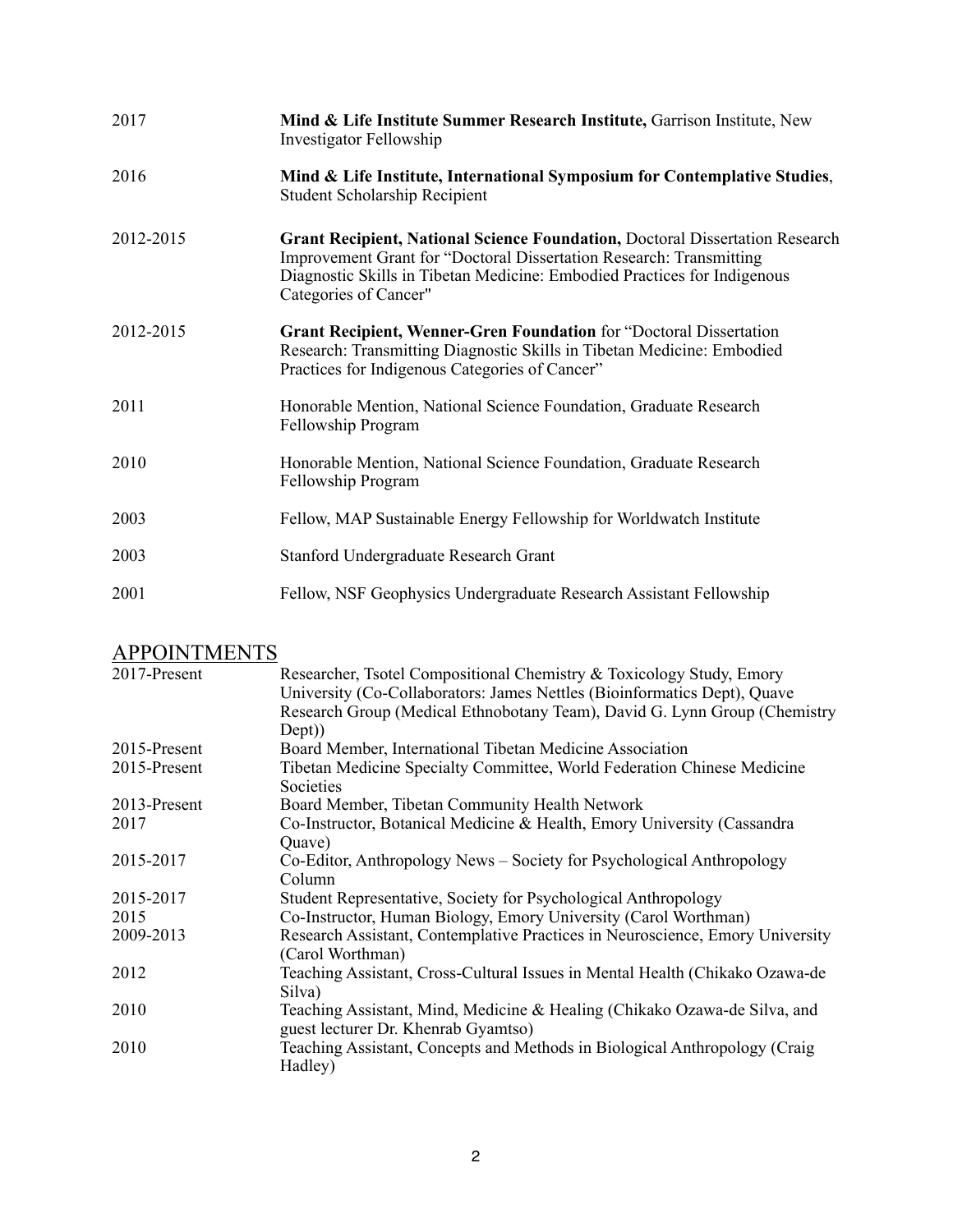## SELECTED PUBLICATIONS

- *Forthcoming*. Tidwell, Tawni and James Nettles. "Reconciling Conflicting Conceptions of Potency: Unveiling the Western research black box and developing a Tibetan medical theory-based approach to Tibetan pharmaceutical research." Ed. by Barbara Gerke and Jan Van Der Valk. *HIMALAYA Journal Special Issue*.
- *Forthcoming*. Tidwell, Tawni. "Collapsing Cancer:An hermeneutical and praxis-based comparative analysis of cancer and Tibetan medical etiological categories." Ed. by William McGrath. *Proceedings of International Association of Tibetan Studies (PIATS)*. Brill Publishers
- 2017. Rangjung Lhamo (Tibetan name for Tawni Tidwell). "A comparative analysis: Mapping biomedical cancer into Tibetan medical etiological categories" (Tib. phi lugs gso rig gi kan sar (Aizheng Cancer) zhes pa'i nad rigs de bod lugs gso rig gi 'bras nad dang surya skran rigs gang la sbyar rung bar dpyad pa). Journal of Tibetan Medicine and Research (Tib. bod rang skyong ljongs kyi bod lugs gso rig slob gso dang nyams zhib kyi dus deb) (highest provincial level journal, published by Tibet University, Tibetan language Tibetan medical journal). April 2017. Lhasa, Tibetan Autonomous Region, PRC.
- 2015. Bauer-Wu, Susan, Chikako Ozawa-de Silva, Tenzin Lhundup, Dorjee Rapten Neshar, Pema Dorjee, **Tawni Tidwell**. "Tibetan Medicine for Cancer: An Overview and Review of Case Studies," *Journal of Integrative Cancer Therapies*. January 2015.
- 2014. Dhondup, Tashi (ed.), with trans. by Rangjung Lhamo Tsering Tsomo (**Tawni Tidwell**). *The Eighty Medical Thangkas of Desi Sangye Gyatso*. Qinghai University Press.
- 2003. Tidwell, Tawni. "China and India: Home to One in Every Three Consumers," *State of the World 2004*, Washington, DC: The Worldwatch Institute, October.
- 2003. Tidwell, Tawni. "The Bane & Boon of Information Technology," *State of the World 2004,*  Washington DC: The Worldwatch Institute, October.
- 2003. Tidwell, Tawni. "New Fund Extends Reach of Kyoto Protocol," *WorldWatch Magazine*.

## SELECTED TRANSLATIONS

- *Forthcoming*. Gyatso, Jamyang. *Principles in Tibetan Medicine: A Comprehensive Introduction.*  Translated by **Tawni Tidwell.**
- *Forthcoming*. Gyatso, Khenrab. *Tibetan Medicine: Foundations.* Translated by **Tawni Tidwell.**
- *Forthcoming*. Gyatso, Jamyang. "Etymology of the Nyepa." *Journal of Asian Medicine.* Translated by **Tawni Tidwell.**
- *Forthcoming*. Gonpo Tseten and Rigzin Dorje. "Lhamo Logyonma and the Historical Development of the Logyonma formula for Infectious Disease*." Journal of Asian Medicine.* Translated by **Tawni Tidwell.**
- 2016. Tulku Choying Yeshi Rinpoche. "Praise to Shanglon Yuthok Protector," February.
- 2016. Tulku Choying Yeshi Rinpoche. "Praise to Six-Armed Mahakala," February. Initiation and Empowerment Text.
- 2016. Kongtrul Rinpoche. "Yuthok Nyingthik Outer Guru Sadhana," Accepted Notes as the Source of All Good Qualities on the Liturgical Arrangement for the Outer, Inner and Secret Practices of Blessings in Accomplishing the Guru such that Rays of Compassion Dispel the Darkness of Suffering (Tib. *byin rlabs bla sgrub sdug bsngal mun sel thugs rje'i nyi 'od phyi nang gsang gsum nyams su len pa'i zin bris bklags chog tu bkod pa yon tan 'byung gnas*) in *Teaching Notes on Mendrub Practice of Yuthok Nyingthik.* Ed. By Arura. Beijing.
- 2016. Kongtrul Rinpoche. "Yuthok Nyingthik Ngondro," Accepted Notes as the Source of All Good Qualities on the Liturgical Arrangement for the Outer, Inner and Secret Practices of Blessings in Accomplishing the Guru such that Rays of Compassion Dispel the Darkness of Suffering (Tib. *byin rlabs bla sgrub sdug bsngal mun sel thugs rje'i nyi 'od phyi nang gsang gsum nyams su len pa'i zin bris bklags chog tu bkod pa yon tan 'byung gnas*) in *Teaching Notes on Mendrub Practice of Yuthok Nyingthik.* Ed. By Nyida Chenatsang. Beijing.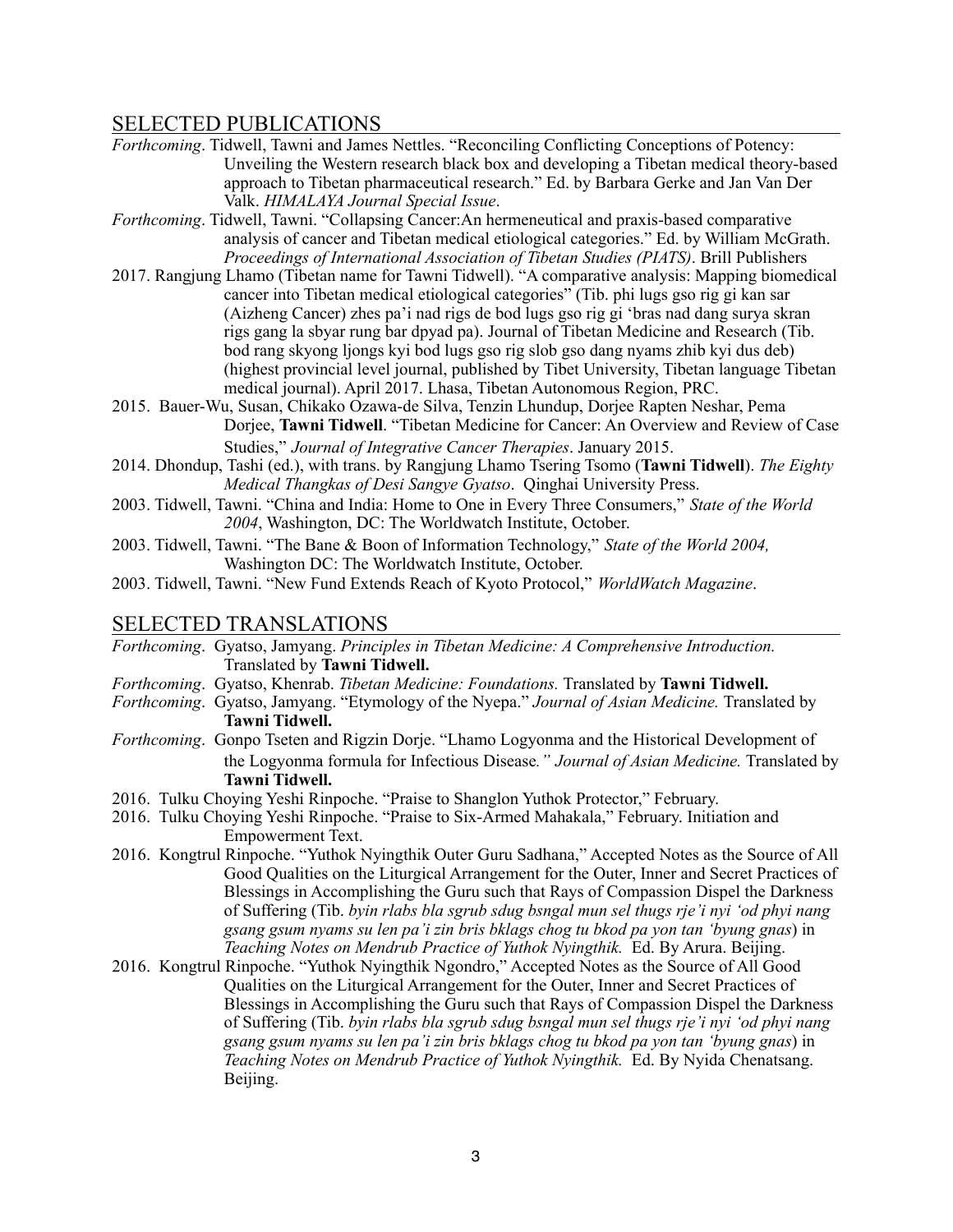2011. Gyatso, Jamyang. "The Relationship Between the Three Mental Poison Causes and the Three Nyespa Effects," *Kangri Langtso Journal* translated by **Tawni Tidwell**, June 2011.

2011. Dorjee, Pema. 2011. "Ethics Chapter," for forthcoming book on Medical Ethics in Tibetan medicine. Translated by **Tawni Tidwell**, January 2009.

## ACADEMIC PRESENTATIONS & CONFERENCE PAPERS

| 2017 | "Biomarkers: Logic and Applications II. The Tibetan Medical Context",<br>invited speaker, two part presentation with Carol Worthman. Mind-Body Health<br>in Tibetan Medicine: Crossing the Great Divide, Co-organized by Harvard<br>Medical School, World Federation of Chinese Medicine Societies: Tibetan<br>Medicine Special Committee. Harvard University, October 5-7, 2017. Boston,<br>MA.      |
|------|-------------------------------------------------------------------------------------------------------------------------------------------------------------------------------------------------------------------------------------------------------------------------------------------------------------------------------------------------------------------------------------------------------|
| 2017 | "Pain in Tibetan Medicine: Mental, Emotional and Physical Dimensions",<br>invited speaker, 4th Annual Symposium on Western and Tibetan Medicine:<br>Integrative Approaches to Pain Management, Co-organized by Stanford School<br>of Medicine, Global Health Research Foundation, Kunde Institute. Stanford<br>University, April 14-15, 2017. Stanford, CA.                                           |
| 2017 | "Lessons from Cancer Research in Tibetan Medicine", invited panelist, 4th<br>Annual Symposium on Western and Tibetan Medicine: Integrative Approaches to<br>Pain Management, Co-organized by Stanford School of Medicine, Global Health<br>Research Foundation, Kunde Institute. Stanford University, April 14-15, 2017.<br>Stanford, CA.                                                             |
| 2017 | "Metaphor, memory and the body: Reciting patterns into embodied<br>knowledge for Tibetan medical diagnostics", paper presentation, Society for<br>Psychological Anthropology Biennial Conference, March 9-12, 2017, New<br>Orleans, Louisiana.                                                                                                                                                        |
| 2017 | "Engaging Human Variation through Synergy in Tibetan Pharmaceuticals:<br>Toward a Tibetan Medical Theory-based Approach", poster presentation,<br>Society for Psychological Anthropology Biennial Conference, March 9-12, 2017,<br>New Orleans, Louisiana.                                                                                                                                            |
| 2016 | "Bringing the body back into the mind: Tibetan medical paradigm of mental<br>health — Perspectives from Tibetan doctor cum anthropologist" for Panel:<br>Between cultural diversity and clinical exigencies: the role of the<br>anthropologist in Global Mental Health", panel presentation, American<br>Anthropology Association Annual Conference, November 16-20, 2016,<br>Minneapolis, Minnesota. |
| 2016 | "Becoming a Traditional Tibetan Medical Doctor: Contemplative Practice<br>Hidden in Traditional Pedagogies and Canonical Memorization," paper<br>presentation, Mind & Life Institute, International Society for Contemplative<br>Studies, November 10-13, 2016, San Diego, CA.                                                                                                                        |
| 2016 | "A comparative analysis: Mapping biomedical cancer into Tibetan medical<br>etiological categories" (Tib. phi lugs gso rig gi kan sar (Aizheng Cancer) zhes<br>pa'i nad rigs de bod lugs gso rig gi 'bras nad dang surya skran rigs gang la<br>sbyar rung bar dpyad pa) paper presentation presented by author in Tibetan                                                                              |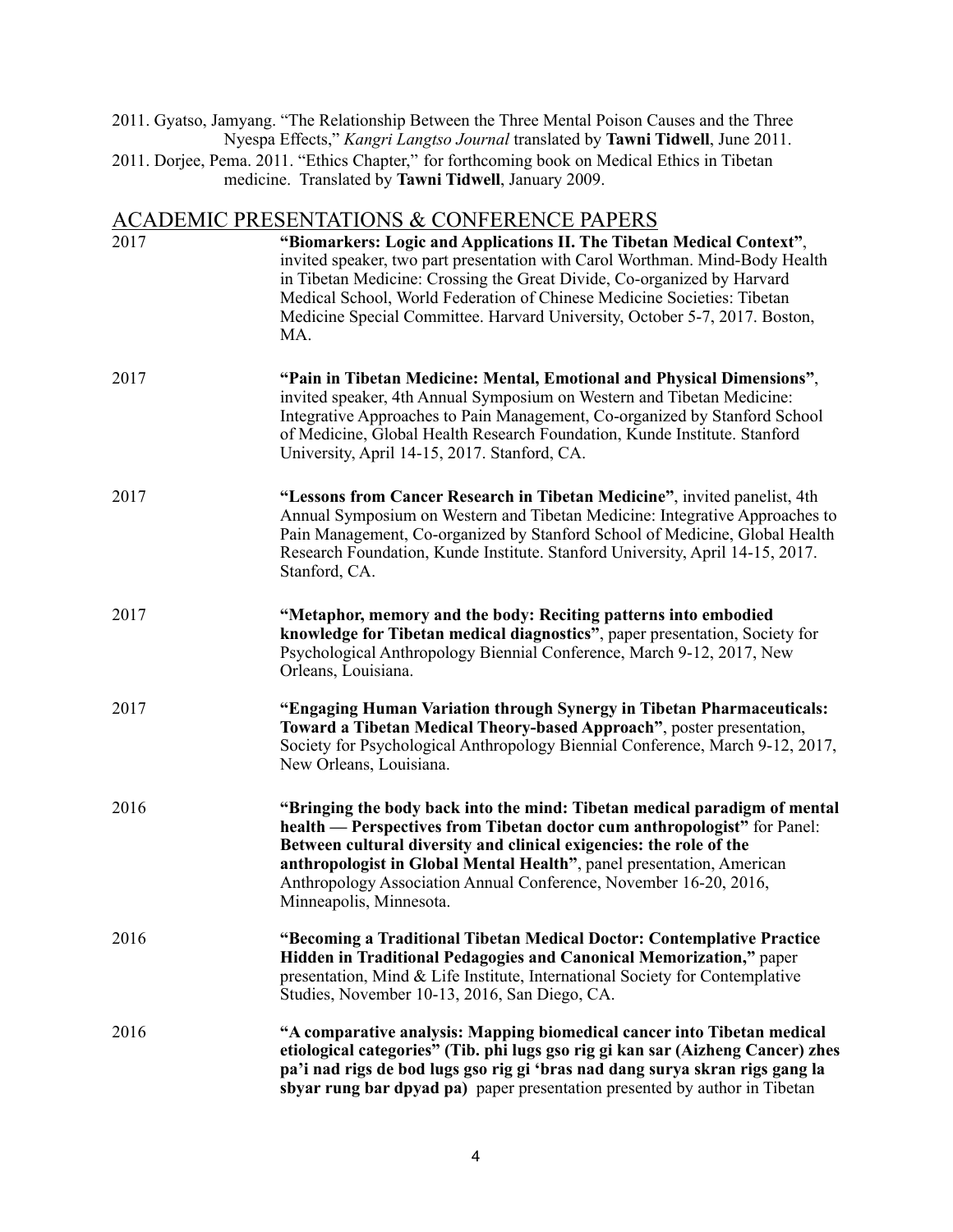|      | language, Lhasa Men-Tsee-Khang 100th Anniversary Conference, August 20-22,<br>2016, Lhasa, Tibetan Autonomous Region, PRC.                                                                                                                                                                                                                                         |
|------|--------------------------------------------------------------------------------------------------------------------------------------------------------------------------------------------------------------------------------------------------------------------------------------------------------------------------------------------------------------------|
| 2016 | Translator (English-to-Tibetan) for Keynote Address by Vincanne Adams<br>"Science in Tibet, Tibet in Science: Medicine on the Margins," Lhasa Men-<br>Tsee-Khang 100th Anniversary Conference, August 20-22, 2016, Lhasa, Tibetan<br>Autonomous Region, PRC.                                                                                                       |
| 2016 | "Collapsing Cancer: An hermeneutical and praxis-based comparative<br>analysis of cancer and Tibetan medical etiological categories," paper<br>presentation, International Association for Tibetan Studies, Bergen, Norway. June<br>19-25, 2016.                                                                                                                    |
| 2016 | "Toward a Tibetan Medical Theory-based Approach to Pharmaceutical<br>Research of Tibetan Medicine Formulas," poster, Human Biology Association<br>Annual Conference, Atlanta, GA, April 13-14, 2016.                                                                                                                                                               |
| 2016 | "Physiologies of Emotion in Tibetan Medicine: Diagnostic Links of<br>Emotional and Physical Pathways," poster, Center for Mind, Brain and Culture<br>(CMBC) Foundations of Emotion, Emory University, February 11-12, 2016.                                                                                                                                        |
| 2016 | "Ways of Knowing in Tracking: the Primordial Science, the Original Art",<br>guest lecture, ANT385 Ways of Knowing, Anthropology Course on<br>Epistemology, Spring 2016, Emory University (Profs Carol Worthman and<br>Michael Romano)                                                                                                                              |
| 2015 | "Embodying Tibetan medicine: Entraining the mind, patterning the senses<br>and generating the diagnostician", paper presentation, American Anthropology<br>Association Annual Conference, November 2015, Denver, Colorado.                                                                                                                                         |
| 2015 | "Introduction to psychophysical aspects of disease and health in Tibetan<br>medicine" in Anthropology Course (Emory University): Religion, Health &<br>Healing. Fall semester.                                                                                                                                                                                     |
| 2015 | "Introduction to Tibetan medical paradigms: Role of religion in healing" in<br>Anthropology Course (Emory University): Religion, Health & Healing. Spring<br>semester.                                                                                                                                                                                             |
| 2015 | "Coevolution of synergy: Toward a new era of pharmaceutical research<br>integrating traditional Tibetan and modern medicine methods ", co-written<br>paper with and presented by Jim Nettles, PhD, 4 <sup>th</sup> International Academic<br>Conference on Comparison of Traditional and Modern Medicine. November<br>2015. Xishuangbanna, Yunnan Province, P.R.C. |
| 2015 | "Toward a Tibetan medical theory-based approach to pharmaceutical<br>research of Tibetan medicine formulas", co-written paper with and presented<br>by Jim Nettles, PhD, 1 <sup>st</sup> Annual Tibetan Medicine Specialty Committee of the<br>World Federation of Chinese Medical Societies. August 2015. Xining, Qinghai<br>Province, P.R.C.                     |
| 2014 | "Tibetan medical approaches to cancer", paper presentation, 3rd International<br>Symposium on Ethnic Traditional Medicine and Modern Medicine in China.<br>Xining, Qinghai Province, P.R.C. October 2014.                                                                                                                                                          |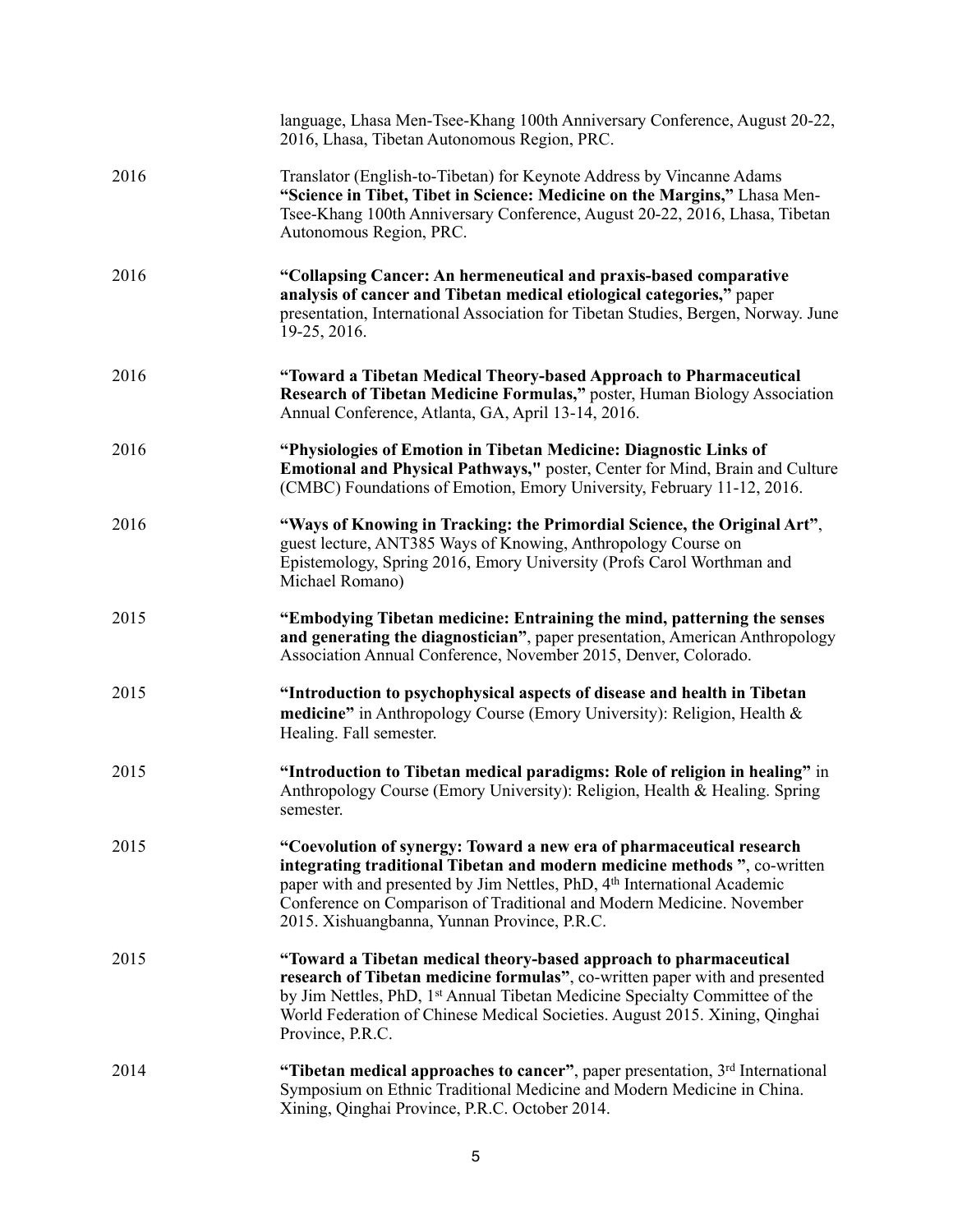| 2011                  | "Introduction to Tibetan medical epistemology and history" in Global Health<br>Course (Emory University): Core Issues in Global Health: Cultural Disparities<br>and Health in South Asia                                 |  |
|-----------------------|--------------------------------------------------------------------------------------------------------------------------------------------------------------------------------------------------------------------------|--|
| 2010                  | "Synchronizing Tibetan medical and biomedical systems in Tibet" in<br>Anthropology Course (Emory University): Introduction to Medical Anthropology                                                                       |  |
| <b>COURSES TAUGHT</b> |                                                                                                                                                                                                                          |  |
| 2017                  | Botanical Medicine and Health. 3 units. Department of Biology and Center for<br>Human Health. Upper level biology and botanical pharmacology course for 80<br>undergraduate students. With Dr. Cassandra Quave.          |  |
| 2015                  | Human Biology. 4 units. Co-instructed with Dr. Carol Worthman. Core course for<br>140 undergraduate students.                                                                                                            |  |
| 2012                  | Cross-Cultural Issues in Mental Health. Department of Anthropology, Emory<br>University. With Dr. Chikako Ozawa-de Silva                                                                                                 |  |
| 2010                  | Mind, Medicine & Healing. Departments of Anthropology and Religion, Emory<br>University. With Professor Chikako Ozawa-de Silva & Geshe Lobsang Tenzin<br>Negi, guest lecture Menpa Khenrab Gyamtso on Tibetan medicine   |  |
| 2010                  | Concepts and Methods in Biological Anthropology. Department of Anthropology,<br>Emory University. With Professor Craig Hadley                                                                                            |  |
| 2009                  | Tibetan Culture and Civilization. Depts of Anthropology, Religion. Emory<br>University Tibetan Studies Program in Dharamsala India with Institute of<br>Buddhist Dialectics and Sarah College for Higher Tibetan Studies |  |
| 2007, 2009            | Cultural Ecology. Andes and Amazon Semester (College-Accredited). Where<br>There Be Dragons, LLC. Sorata, Bolivia and Pilcopata, Peru.                                                                                   |  |

## ADVISORS

PH.D. THESIS ADVISOR: Carol Worthman, Samuel Candler Dobbs Professor of Anthropology and Director of Laboratory for Comparative Human Biology (Emory University)

COMMITTEE MEMBERS: Sienna Craig, Assistant Professor, Anthropology (Dartmouth University) Melvin Konner, MD, Samuel Candler Dobbs Professor, Anthropology (Emory University)

Chikako Ozawa-de Silva, Associate Professor, Anthropology (Emory University)

ONCOLOGY RESEARCH ADVISOR: Susan Bauer-Wu, President, Mind & Life Institute

#### TIBETAN MEDICAL ADVISORS:

Khenrab Gyamtso, Former Vice Principal (1998-2016), Men-Tsee-Khang College, Tibetan Medical & Astro. Institute, India

Rinchen Dhondup, Professor, Tibetan Medical College, Qinghai University

Tsering Namjial, Professor, Tibetan Medical College, Qinghai University

Takdrug Tserang, Department Chief, Gastroenterology, Qinghai Provincial Tibetan Medical Hospital Dhondup Tsering, Senior Outpatient Physician, Qinghai Provincial Tibetan Medical Hospital